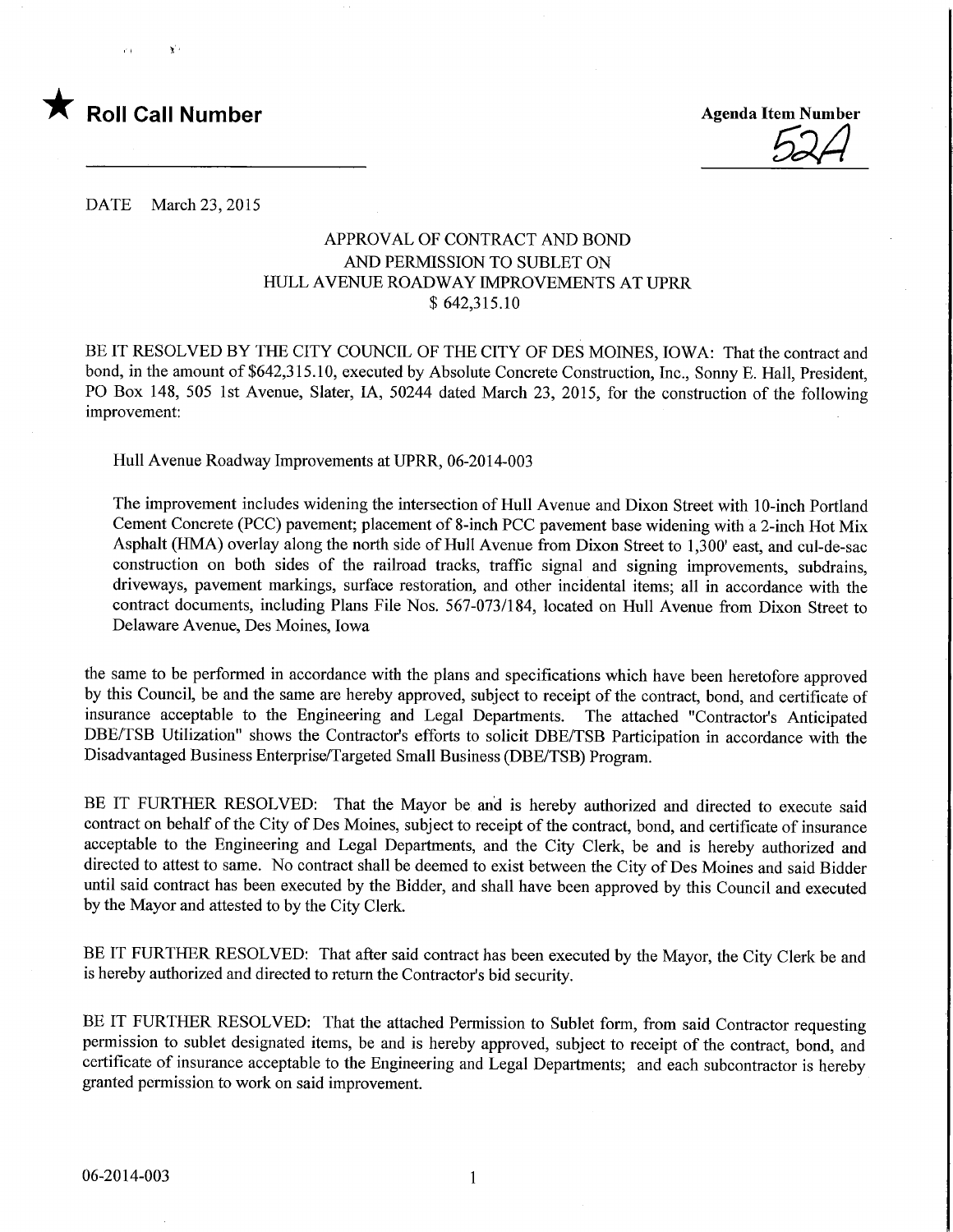

DATE March 23, 2015

BE IT FURTHER RESOLVED: That the Interim Des Moines Finance Director is hereby authorized to encumber this contract amount against the funds as identified below, and to acquire Builder's Risk Insurance, if appropriate, for the above referenced improvement.

(City Council Communication Number  $\frac{15-153}{}$  attached)

Moved by to adopt.

FORM APPROVED

Kathleen Vanderpool Deputy City Attorney

Funding Source: 2015-2016 CIP, Page Street - 48, UPRR Crossing Closures Mitigation, ST253, Being: \$15,500, Des Moines Water Works reimbursement; and the remaining \$626,815.10 in Union Pacific Railroad funds, ST253

| <b>COUNCIL ACTION</b> | <b>YEAS</b> | <b>NAYS</b> | <b>PASS</b> | <b>ABSENT</b>   |
|-----------------------|-------------|-------------|-------------|-----------------|
| <b>COWNIE</b>         |             |             |             |                 |
| <b>COLEMAN</b>        |             |             |             |                 |
| <b>GATTO</b>          |             |             |             |                 |
| <b>GRAY</b>           |             |             |             |                 |
| <b>HENSLEY</b>        |             |             |             |                 |
| <b>MAHAFFEY</b>       |             |             |             |                 |
| <b>MOORE</b>          |             |             |             |                 |
| <b>TOTAL</b>          |             |             |             |                 |
| <b>MOTION CARRIED</b> |             |             |             | <b>APPROVED</b> |
|                       |             |             |             |                 |
|                       |             |             |             |                 |
|                       |             |             |             | Mayor           |
|                       |             |             |             |                 |

I, Diane Rauh, City Clerk of said City Council, hereby certify that at a meeting of the City Council, held on the above date, among other proceedings the above was adopted.

IN WITNESS WHEREOF, I have hereunto set my hand and affixed my seal the day and year first above written.

City Clerk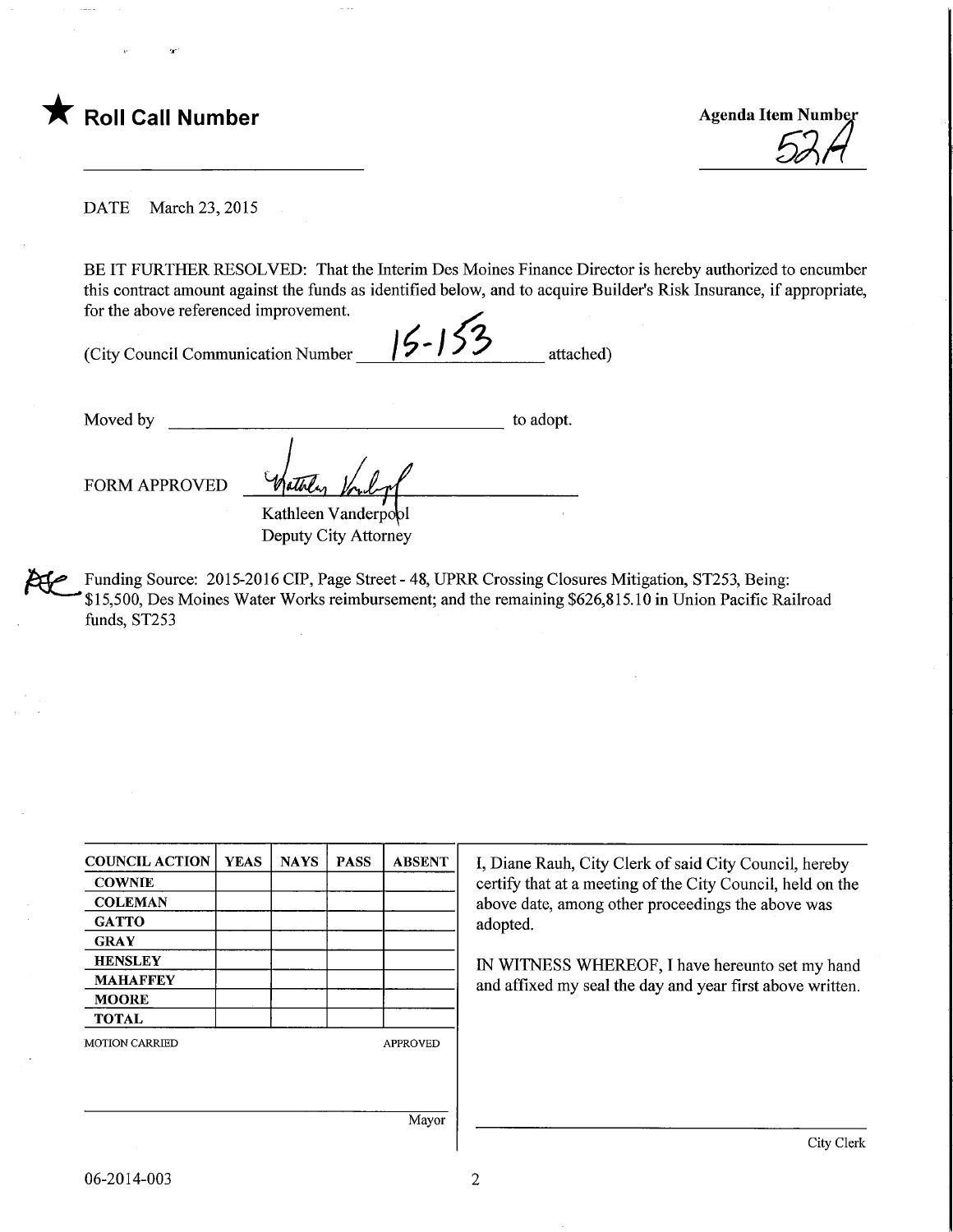Department of Engineering City of Des Moines, Iowa





## CONTRACTOR'S ANTICIPATED DBE/TSB UTILIZATION Hull Avenue Roadway Improvements at UPRR

#### Activity D) 06-2014-003

On March 10, 2015, Absolute Concrete Construction, Inc., Sonny E. Hall, President, PO Box 148, 505 1st Avenue, Slater, IA 50244 submitted a proposal for construction of the Hull Avenue Roadway Improvements at UPRR, Activity ID 06-2014-003, which the City Council has determined to be the lowest responsible, responsive bid for said project in the amount of \$642,315.10. The proposal included a statement that the Disadvantaged Business Enterprise/Targeted Small Business (DBE/TSB) Program shall apply to this project.

The Engineering Department has prepared this report summarizing the information that Absolute Concrete Construction, Inc., has submitted indicating that it anticipates utilizing the following DBE/TSB companies on this project:

| DBE/TSB Name             | Description of Work                         | <b>Estimated Amount</b> |
|--------------------------|---------------------------------------------|-------------------------|
| Paco's Construction, LLC | Hot Mix Asphalt Paving                      |                         |
|                          | <b>Estimated DBE/TSB Participation</b>      | \$17,351.00             |
|                          | Absolute Concrete Construction, Inc. Amount | \$642,315.10            |
|                          | Percentage of DBE/TSB Participation         | 2.70%                   |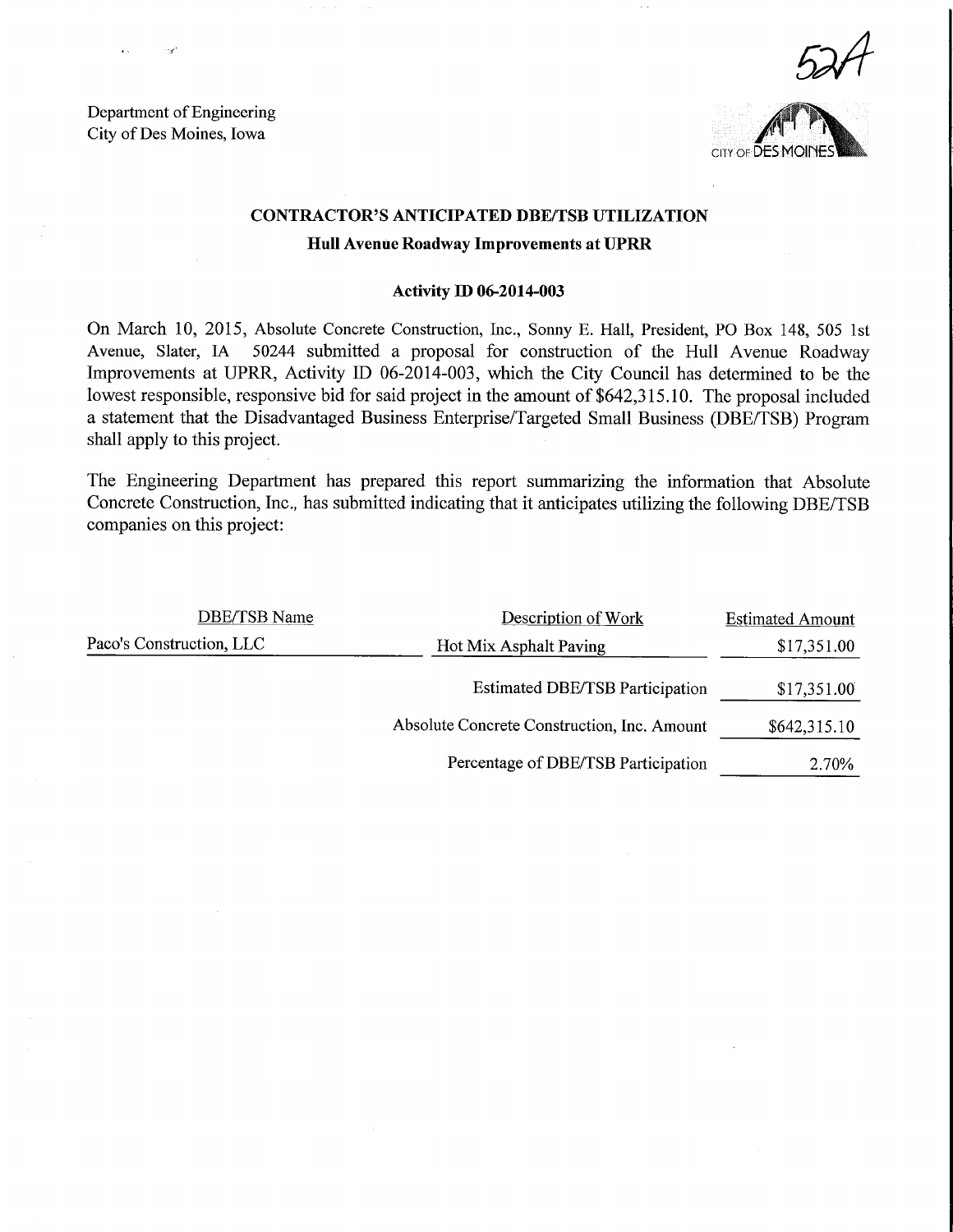ENGINEERING DEPARTMENT CITY OF DES MOINES, IOWA

i.

Å,

Copy Activity ID  $\frac{06-2014-003}{3/13/2015}$  $3/13/2015$ 

# PERMISSION TO SUBLET

| Project                  | Hull Avenue Roadway Improvements at UPRR |                                                                                                                             |                          |                                                    |                                               |
|--------------------------|------------------------------------------|-----------------------------------------------------------------------------------------------------------------------------|--------------------------|----------------------------------------------------|-----------------------------------------------|
| Contractor               | Absolute Concrete Construction, Inc.     |                                                                                                                             |                          |                                                    |                                               |
| <b>Federal Tax ID</b>    | 39-1953384                               | 14886<br>Contract No.                                                                                                       |                          | <b>Sublet Request No.</b>                          | 1                                             |
| <b>ITEM TO BE SUBLET</b> |                                          | <b>ORGANIZATION</b><br><b>TO PERFORM</b><br><b>WORK</b>                                                                     | <b>DBE</b><br><b>Y/N</b> | <b>COST OF</b><br><b>SPECIALTY</b><br><b>ITEMS</b> | <b>TOTAL COST</b><br>OF WORK<br><b>SUBLET</b> |
| Traffic Signalization    |                                          | Baker Electric, Inc.<br>111 Jackson Avenue<br>Des Moines, IA 50315<br>$(515)$ 288-6774<br>Federal Tax ID 42-0835172         | No                       | \$69,825.00                                        |                                               |
| <b>Traffic Control</b>   |                                          | Quality Traffic Control<br>1704 E. Euclid Avenue<br>Des Moines, IA 50313<br>$(515) 289 - 1824$<br>Federal Tax ID 81-0558645 | No                       |                                                    | \$6,810.00                                    |
| Hot Mix Asphalt Paving   |                                          | Paco's Construction, LLC<br>9560 SE 56th Avenue<br>Runnells, IA 50237<br>$(515)$ 240-0625<br>Federal Tax ID 20-4493861      | Yes                      |                                                    | \$17,351.00                                   |
| Control)                 | Restoration (Seeding, Sodding, Erosion   | Greentech of Iowa, LLC<br>P.O. Box 350<br>Grimes, IA 50111<br>$(515)$ 202-2763                                              | No                       |                                                    | \$23,700.00                                   |
| <b>Pavement Striping</b> |                                          | Quality Striping, Inc.<br>1704 E. Euclid Ave.<br>Des Moines, IA 50314<br>$(515) 289 - 1370$<br>Federal Tax ID 27-1653825    | No                       |                                                    | \$1,513.60                                    |
| <b>Brick Pavers</b>      |                                          | Iowa Landscaping LLC<br>5720 Redbud Way<br>West Des Moines, IA 50266<br>$(515)$ 253-0775                                    | No                       |                                                    | \$1,980.00                                    |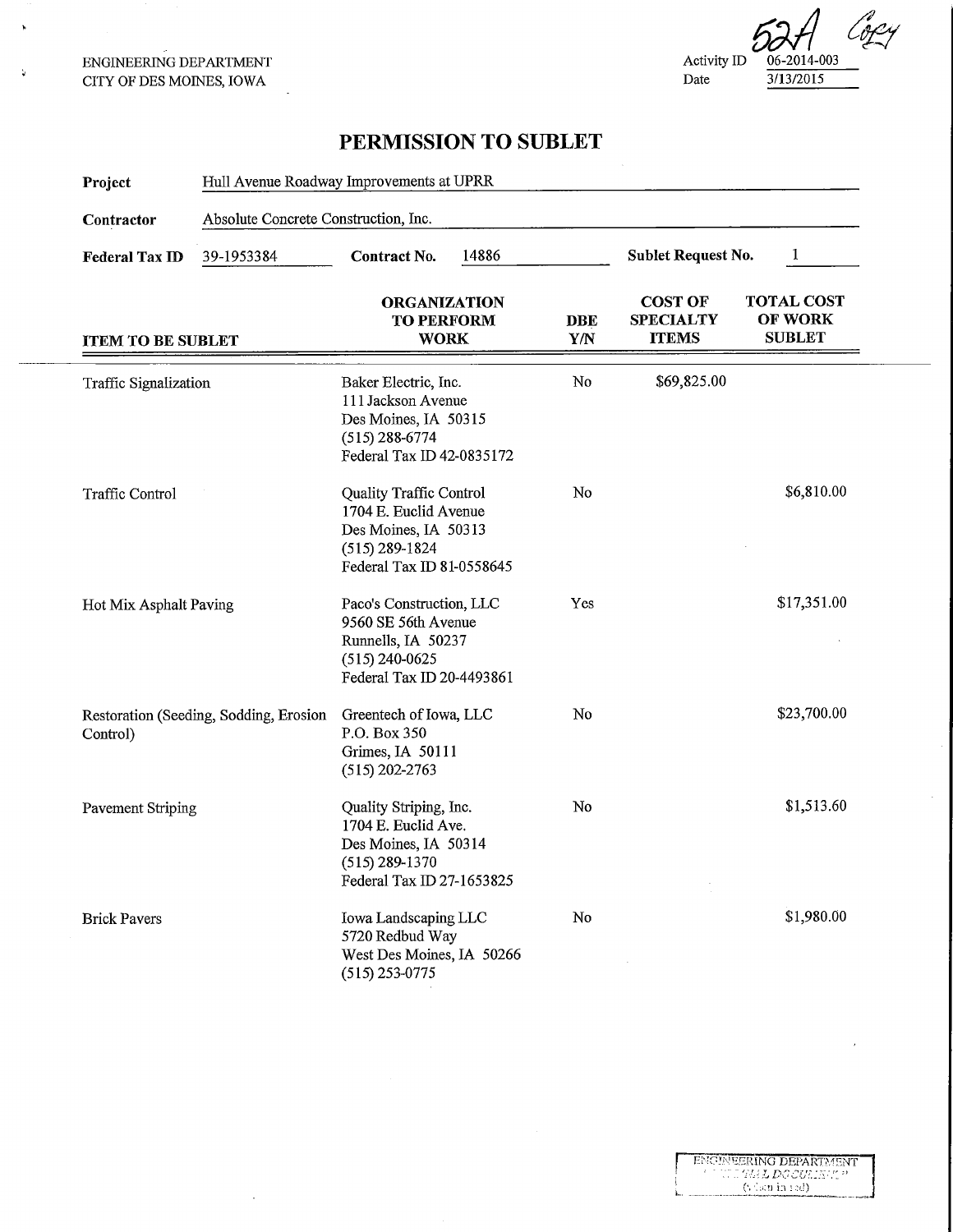$A\otimes A$ 

|                                                  | Previous | This          | Total            |     |
|--------------------------------------------------|----------|---------------|------------------|-----|
|                                                  | Request  | Request       | To Date          |     |
| Cost of Items Sublet                             |          | \$51,354.60   | \$51,354.60      | (a) |
| Cost of Specialty Items Sublet                   |          | \$69,825.00   | \$69,825.00      | (b) |
| Cost of Sublet Items Less Speciality Items       |          | (\$18,470.40) | $$18,470.40$ (c) |     |
| <b>Contract Amount</b>                           |          |               | \$642,315.10     | (d) |
| Contract Amount Less Total Specialty Items (d-b) |          |               | \$572,490.10     | (e) |
| Percentage of Contract Sublet to Date (c/e)      |          |               | $(3.23)\%$       |     |
|                                                  |          |               |                  |     |

The prime contractor's request for Permission to Sublet the above items of work is approved with the understanding that the prime contractor shall be held responsible for the subcontractors' full compliance of all terms of

Attachment: Contractor's Letter Requesting Subletting

Form Routing: Project Engr. - City Engr. - Engr. Admin. - City Clerk/City Manager - Engr. Admin. - Distribution

Form Distribution Original - Project File Copy - Project Engineer Copy - Prime Contractor

 $3/23/15$ 

Roll Call No.

Date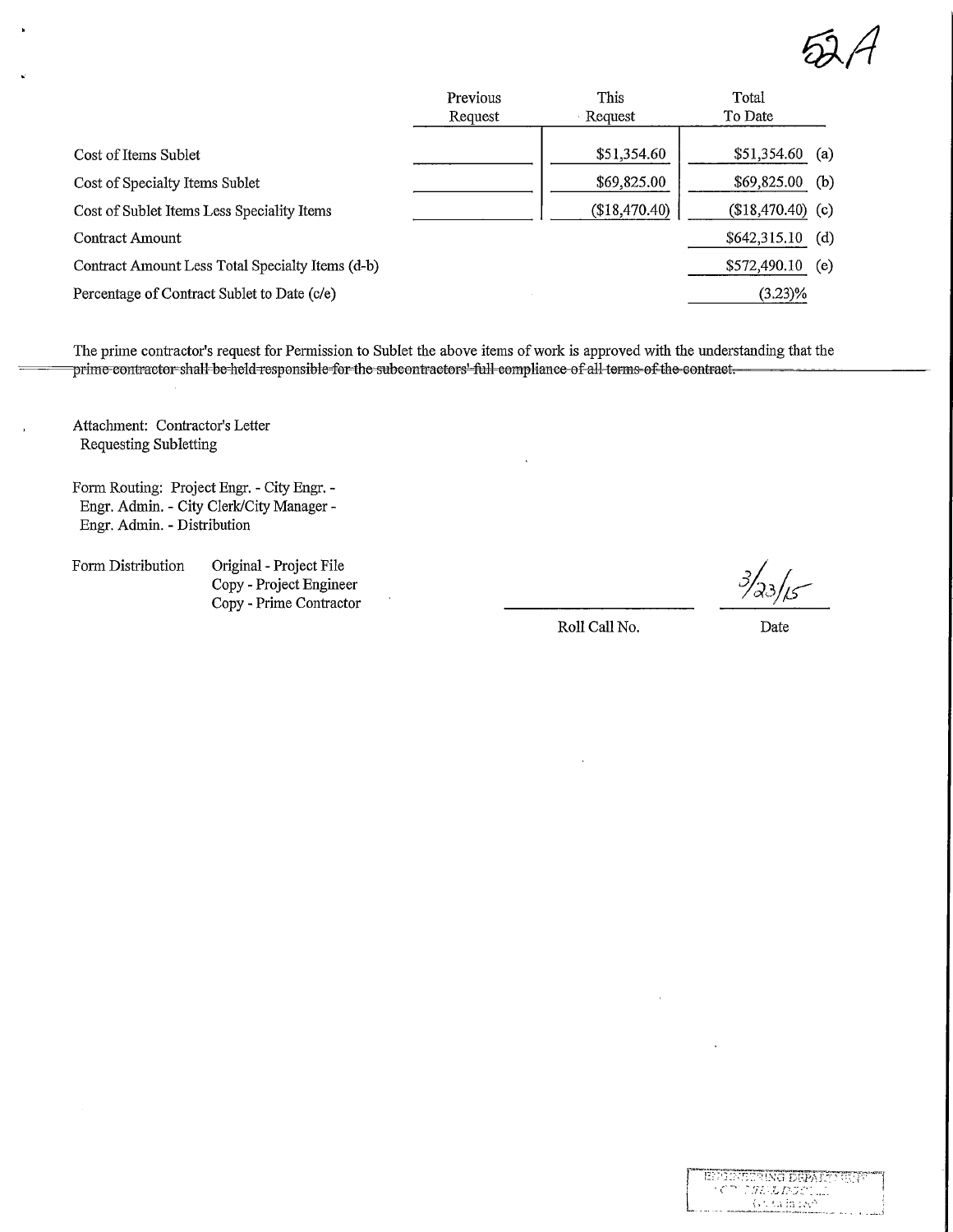# $52A$

#### Lewis, Brett A.

Subject: Hull Ave

From: Stacy Fisher <sfisher@absoluteconcreteiowa.com> **Sent:** Friday, March 13, 2015 10:21 AM<br> **To:** Lewis. Brett A. To: Lewis, Brett A.<br>
Subiect: Subiect: Hull Ave

Changes are posted in different color below,

Stacy Fisher Project Manager Absolute Concrete Construction Inc. GrecmTedi of Iowa 505 IstAve-POBox 148 Slater, IA 50244 Direct 515-228-397® Fax 515-228-3031 sfisher@absoluteconcreteiowa.com



From: Lewis, Brett A. [mailto: BALewis@dmgov.org] Sent: Friday, March 13, 2015 9:51 AM **To: Stacy Fisher** Subject: RE: Hull Ave

Stacy - thanks for passing the list along.

For the subcontractor submittal, I'll need the anticipated dollar amount of work for each sub. I've assumed the amounts based on the work type each sub is doing and the prices in your proposal. Can you please confirm that the prices below are the approximate amounts that you expect each sub to complete?

Quality Traffic Control \$6,810.00 (Bid Item 1)

**GreenTech** 

- +\$3,090 (Bid Item 25) + \$540 (Bid Item 26) + \$5,440 (Bid Item 27) +\$3,990 (Bid Item 29) +\$1,330 (Bid Item 30) +\$4,500 (Bid Item 31)
- +\$910 (Bid Item 31)
- + \$1500 (Bid item 33)
- + \$400 (Bid Item 34)
- $=$  \$23,700.00

| <b>INFONEDRING DEPARTMENT</b> |
|-------------------------------|
| WALDOCUMENT                   |
| $(vdelta)$ in red)            |